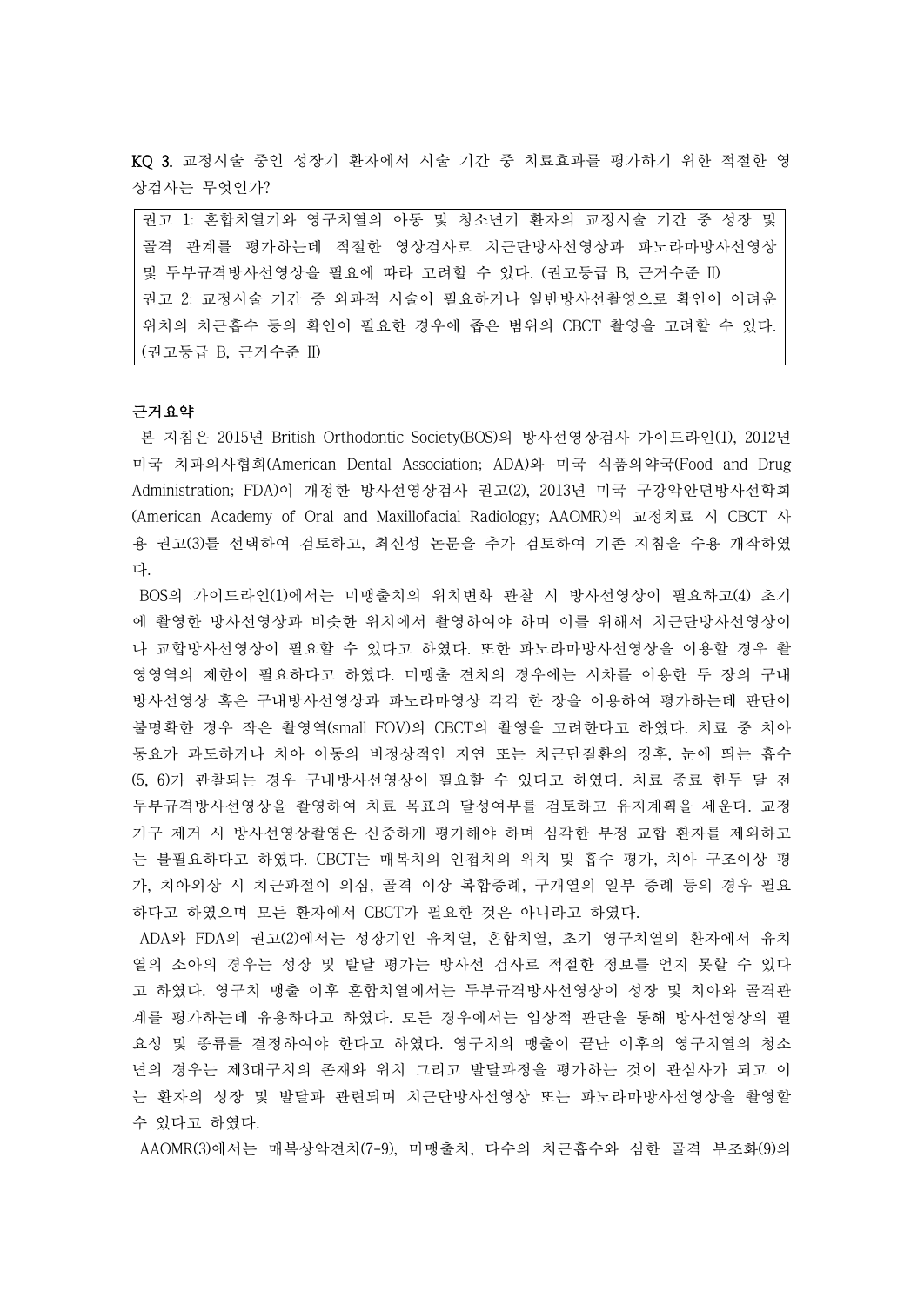치료계획을 변경하는데 유효하나, TMJ의 이상, airway 평가나 치열총생환자에서는 CBCT촬 영이 이익을 보이지 않는다고 하였다(9). 메티컬 CT의 dental protocol로 검사 시에는 유효선 량을 1000µSv이하로 줄일 수 있다고 하였으며(10-19), CBCT 검사는 메디컬 CT에 비해 유효 선량이 낮지만 종류에 따라 다양하다고 하였다(10-18, 19-33). 특히 어린이나 청년에서 CBCT 검사 시행은 진단과 치료계획의 이점이 방사선 노출의 잠재적 위험보다 더 중요하였 을 경우 결정할 것을 권고하였다. 기존의 치과방사선영상기법 또는 비이온화방사선 영상기 법으로 대체하여 임상 상황을 알 수 없는 경우 CBCT를 이용할 것을 권고하였다. CBCT 영 상을 가상 교정 스터디 모델 생성에 이용하지 말 것을 권고하였다. 관심영역(ROI)를 충분히 재현할 수 있도록 촬영영역(FOV), 노출량(mA와 kVp), basis 영상, 해상도를 최소화하는 CBCT 촬영 프로토콜을 선택할 것을 권고하였고, 기존 영상기법보다 방사선 노출량이 더 많 은 경우, 측방두부규격영상이나 파노라마방사선영상을 얻기 위해 CBCT 스캔을 수행하지 말 것을 권고하였다. 최근 촬영한 CBCT 영상이 있을 경우 2D 방사선 영상을 촬영하지 말 것을 권고하였다.<br>Abdelkarim과 Jerrold(34)는 CBCT영상으로 치아 위치의 이상(매복이나 이상위치), 치아 구조

적 기형, 치아안면기형, 좁은 기도, 측두하악관절과 병리에 관한 3차원 평가를 가능하게 하 여 치열 교정 환자의 진단을 개선 할 수 있다고 하였다(35). 두개안면 해부, 치조골 경계의 상태, 상악의 횡축 치수, 수직적 부정교합, 폐쇄성 수면무호흡증 등의 평가에도 CBCT를 이 용할 수 있다(36)고 하였다.

## 권고 고려사항

### 1. 이득과 위해 (Benefit and Harm)

CBCT는 메디컬 CT 비해 낮은 방사선량을 보인다. 구내방사선영상, 파노라마영상 및 두부규격방사선영상은 CBCT에 비해 낮은 방사선량을 보 인다.

#### 2. 국내 수용성과 적용성 (Acceptability and Applicability)

수용성과 적용성 평가표는 부록2에 제시되었다.

# 3. 검사별 방사선량

구내방사선영상, 파노라마영상 및 두부규격방사선영상의 방사선량의 상대적 수준은 1mSv 이하의 군에 속한다.<br>CBCT의 방사선량의 상대적 수준은 1~5mSv 군에 속한다.

CBCT의 방사선량은 장비, 촬영조건 및 촬영범위에 따라 매우 다양하다. (아래 표 참조)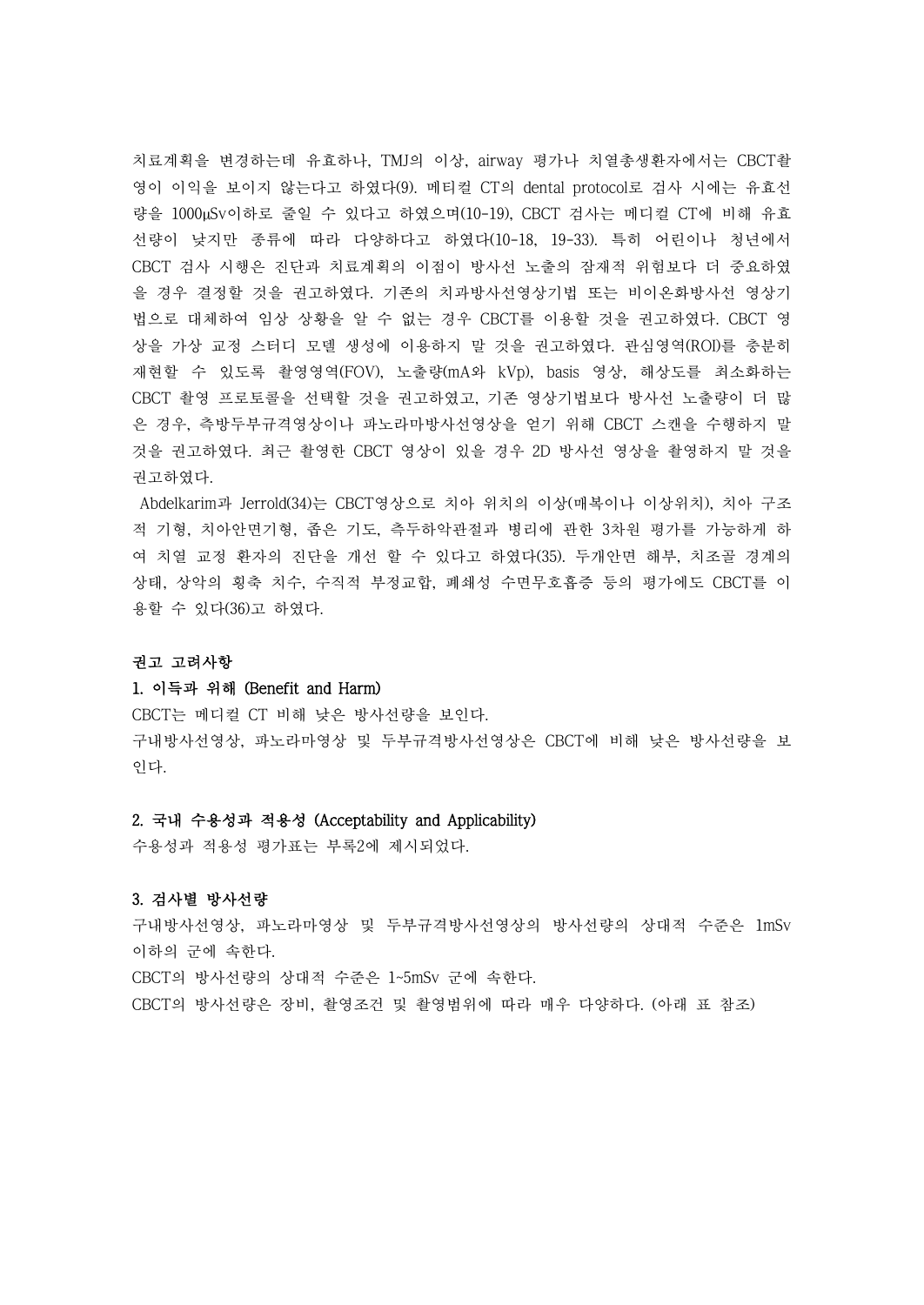| <b>Background</b><br><b>Rediation</b> | 4 Posterior<br>Bitewings | Medium - Large FOV<br>Panoramic<br>Radiograph | $13 - 769$ uSv<br><b>Full-Mouth Series</b> | <b>Multi-slice</b><br>CT      |  |
|---------------------------------------|--------------------------|-----------------------------------------------|--------------------------------------------|-------------------------------|--|
| 日まさ                                   |                          | Small FOV                                     | 7-521 uSv                                  |                               |  |
|                                       |                          | Large FOV                                     |                                            | $9 - 560$ uSv<br>46-1,073 uSv |  |
| g                                     |                          | Medium FOV                                    |                                            |                               |  |
| ь                                     |                          | Small FOV                                     | $5 - 652$ uSv                              |                               |  |

#### Figure 2.

Radiation and CBCT. The overall long-term risk to a patient from To procedure such as a CBCT scan is best estimated by calculating the effective dase associated with a particular scanning protocol and equipment. In dental CBCT, the effective dose varies considerably among machines. This table provides reported effective dose ranges in CBCT compared to other common sources of radiation. FOV = field of wew:  $uSv = m$  icrosievents.

# 참고문헌

- 1. Isaacson KG, Thom AR, Atack NE, Horner K, Whaites E. Guidelines for the use of radiographs in clinical orthodontics. British Orthodontic Society. 4thed.2015.
- 2. The Selection of Patients for Dental Radiographic Examinations. 2012. ADA and FDA.
- 3. American Academy of Oral and Maxillofacial Radiology. Clinical recommendations regarding use of cone beam computed tomography in orthodontics. Position statement by the American Academy of Oral and Maxillofacial Radiology, Oral Surgery, Oral Medicine, Oral Pathology and Oral Radiology 2013; 116: 238-57. doi.org/10.1016/j.oooo.2013.06.002.
- 4. Ericson S, Kurol J. Early treatment of palatally erupting maxillary canines by extraction of the primary canines. Eur J Orthod. 1988; 10: 283-95.
- 5. Segal GR, Schiffman PH, Tuncay OC. Meta analysis of the treatment-related factors of external apical root resorption. Orthod Craniofac Res. 2004; 7: 71-8.
- 6. Roscoe MG, Meira JB, Cattaneo PM. Association of orthodontic force system and root resorption: A systematic review. Am J Orthod Dentofacial Orthop. 2015; 147: 610-26. doi: 10.1016/j.ajodo.2014.12.026.
- 7. Bjerklin K, Ericson S. How a computerized tomography examination changed the treatment plans of 80 children with retained and ectopically positioned maxillary canines. The Angle Orthodontist. 2006; 76: 43-51.
- 8. Haney E, Gansky SA, Lee JS, Johnson E, Maki K, Miller AJ, Huang JC. Comparative analysis of traditional radiographs and cone-beam computed tomography volumetric images in the diagnosis and treatment planning of maxillary impacted canines. American Journal of Orthodontics and Dentofacial Orthopedics. 2010; 137: 590-7.
- 9. Hodges RJ, Atchison KA, White SC. Impact of cone-beam computed tomography on orthodontic diagnosis and treatment planning. American journal of orthodontics and dentofacial orthopedics. 2013; 143: 665-74.
- 10. Silva MA, Wolf U, Heinicke F, Bumann A, Visser H, Hirsch E. Cone-beam computed tomography for routine orthodontic treatment planning: a radiation dose evaluation.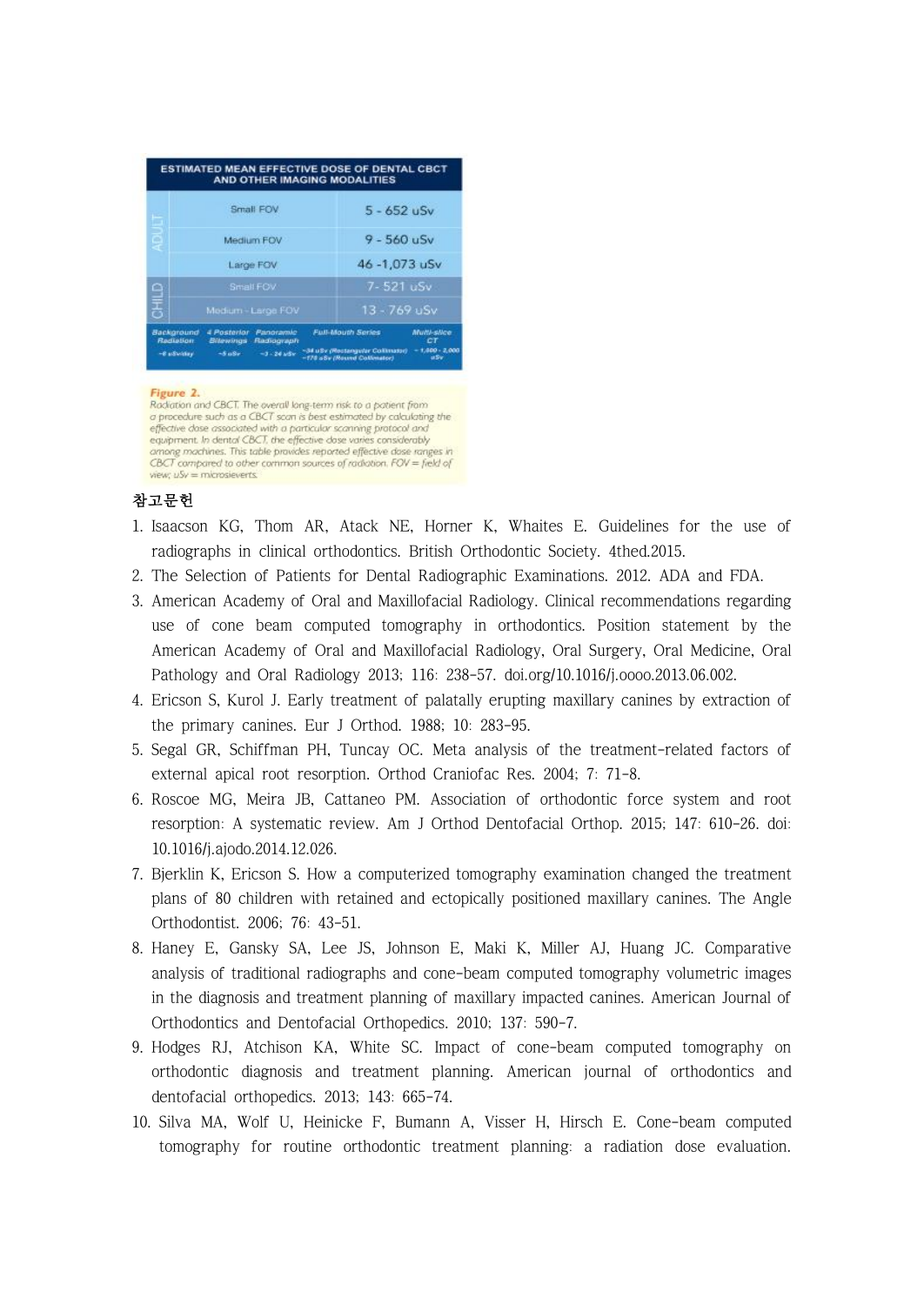American Journal of Orthodontics and Dentofacial Orthopedics. 2008; 133: 640-e1.

- 11. Ludlow JB, Davies-Ludlow LE, Brooks SL, Howerton WB. Dosimetry of 3 CBCT devices for oral and maxillofacial radiology: CB Mercuray, NewTom 3G and i-CAT. Dentomaxillofacial Radiology. 2006; 35: 219-26.
- 12. Ludlow JB, Davies-Ludlow LE, White SC. Patient risk related to common dental radiographic examinations: the impact of 2007 International Commission on Radiological Protection recommendations regarding dose calculation. The journal of the American Dental association. 2008; 139: 1237-43.
- 13. Loubele M, Bogaerts R, Van Dijck E, Pauwels R, Vanheusden S, Suetens P, Marchal G, Sanderink G, Jacobs R. Comparison between effective radiation dose of CBCT and MSCT scanners for dentomaxillofacial applications. European journal of radiology. 2009; 71: 461-8.
- 14. Suomalainen A, Kiljunen T, Kaser Y, Peltola J, Kortesniemi M. Dosimetry and image quality of four dental cone beam computed tomography scanners compared with multislice computed tomography scanners. Dentomaxillofacial Radiology. 2009; 38: 367-78.
- 15. Okano T, Harata Y, Sugihara Y, Sakaino R, Tsuchida R, Iwai K, Seki K, Araki K. Absorbed and effective doses from cone beam volumetric imaging for implant planning. Dentomaxillofacial Radiology. 2009; 38: 79-85.
- 16. Carrafiello G, Dizonno M, Colli V, Strocchi S, Taubert SP, Leonardi A, Giorgianni A, Barresi M, Macchi A, Bracchi E, Conte L. Comparative study of jaws with multislice computed tomography and cone-beam computed tomography. La radiologia medica. 2010; 115: 600-11.
- 17. Jeong DK, Lee SC, Huh KH, Yi WJ, Heo MS, Lee SS, Choi SC. Comparison of effective dose for imaging of mandible between multi-detector CT and cone-beam CT. Imaging science in dentistry. 2012; 42: 65-70.
- 18. Theodorakou C, Walker A, Horner K, Pauwels R, Bogaerts R, Jacobs Dds R, SEDENTEXCT Project Consortium. Estimation of paediatric organ and effective doses from dental cone beam CT using anthropomorphic phantoms. The British journal of radiology. 2012; 85:153-60.
- 19. Ludlow JB, Ivanovic M. Comparative dosimetry of dental CBCT devices and 64-slice CT for oral and maxillofacial radiology. Oral Surgery, Oral Medicine, Oral Pathology, Oral Radiology, and Endodontology. 2008; 106: 106-14.
- 20. Librizzi ZT, Tadinada AS, Valiyaparambil JV, Lurie AG, Mallya SM. Cone-beam computed tomography to detect erosions of the temporomandibular joint: effect of field of view and voxel size on diagnostic efficacy and effective dose. American Journal of Orthodontics and Dentofacial Orthopedics. 2011; 140: e25-30.
- 21. Bahl-Palomo L, Bissada N, Palomo JM, Hans MG. Image guided placement of temporary anchorage devices for tooth movement. International Journal of Computer Assisted Radiology and Surgery. 2007; 2: S424-6.
- 22. Hirsch E, Wolf U, Heinicke F, Silva MA. Dosimetry of the cone beam computed tomography Veraviewepocs 3D compared with the 3D Accuitomo in different fields of